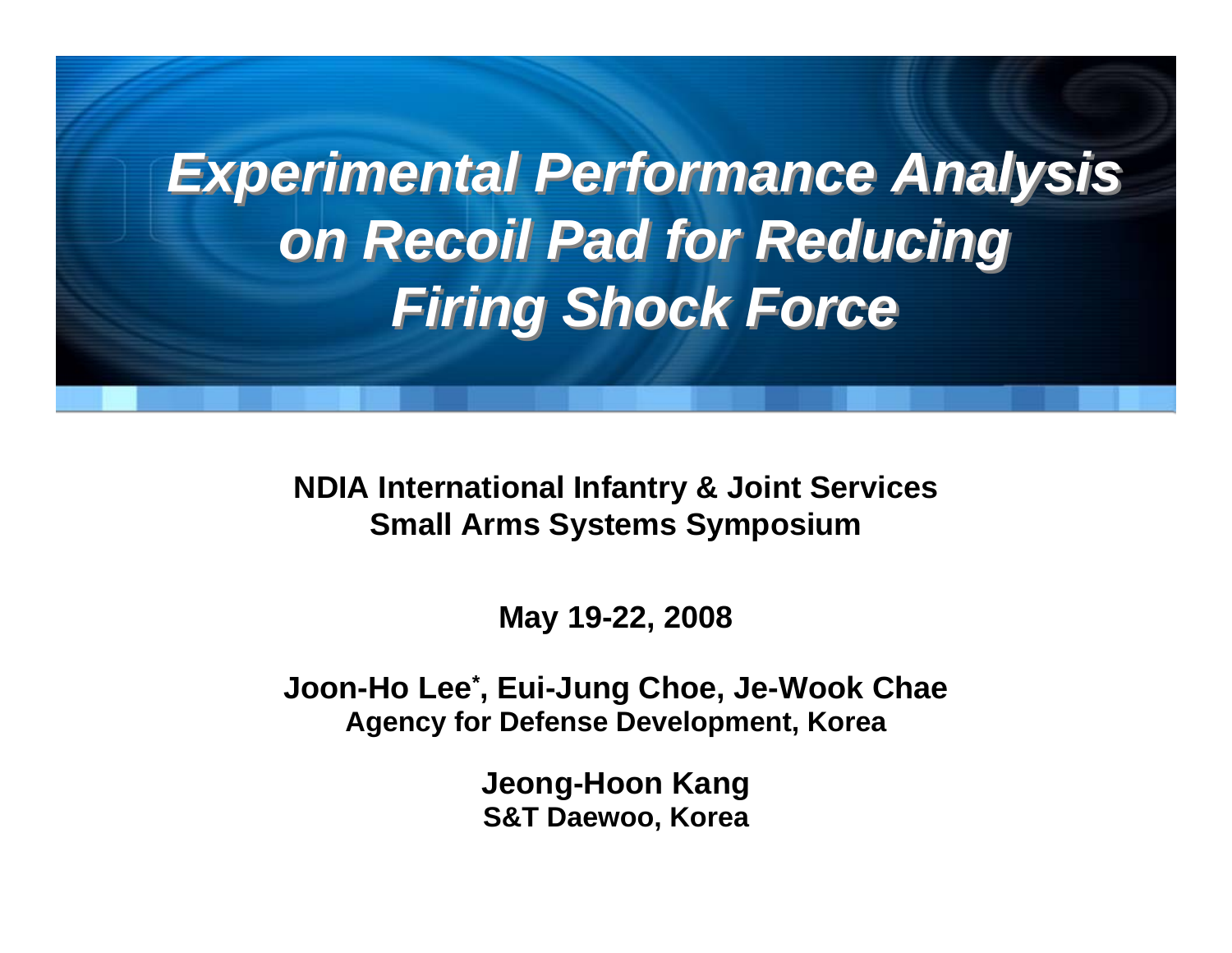# *Introduction*

□ Recoil (Kick)

- $\checkmark$  Physical property acting on rifle by firing
	- $\rightarrow$  Momentum of rifle = Momentum of projectile + Momentum of powder gases (*Newton's third law of action-reaction*)
- 9 Firing shock force (*N*), recoil energy (*J*), impulse (*N·<sup>s</sup>*)
	- $\rightarrow$  Proportional to powder & gases quantity, exhausting gases velocity, muzzle velocity, projectile mass
	- $\rightarrow$  Inversely proportional to rifle mass

#### $\checkmark$  Felt recoil

- $\rightarrow$  Related to peak pressure on the skin, which is caused by stopping the recoiling rifle
- **3 LDC** $\rightarrow$  Items such as recoil pads, muzzle brakes and shock absorbers are utilized to reduce the amount of felt recoil.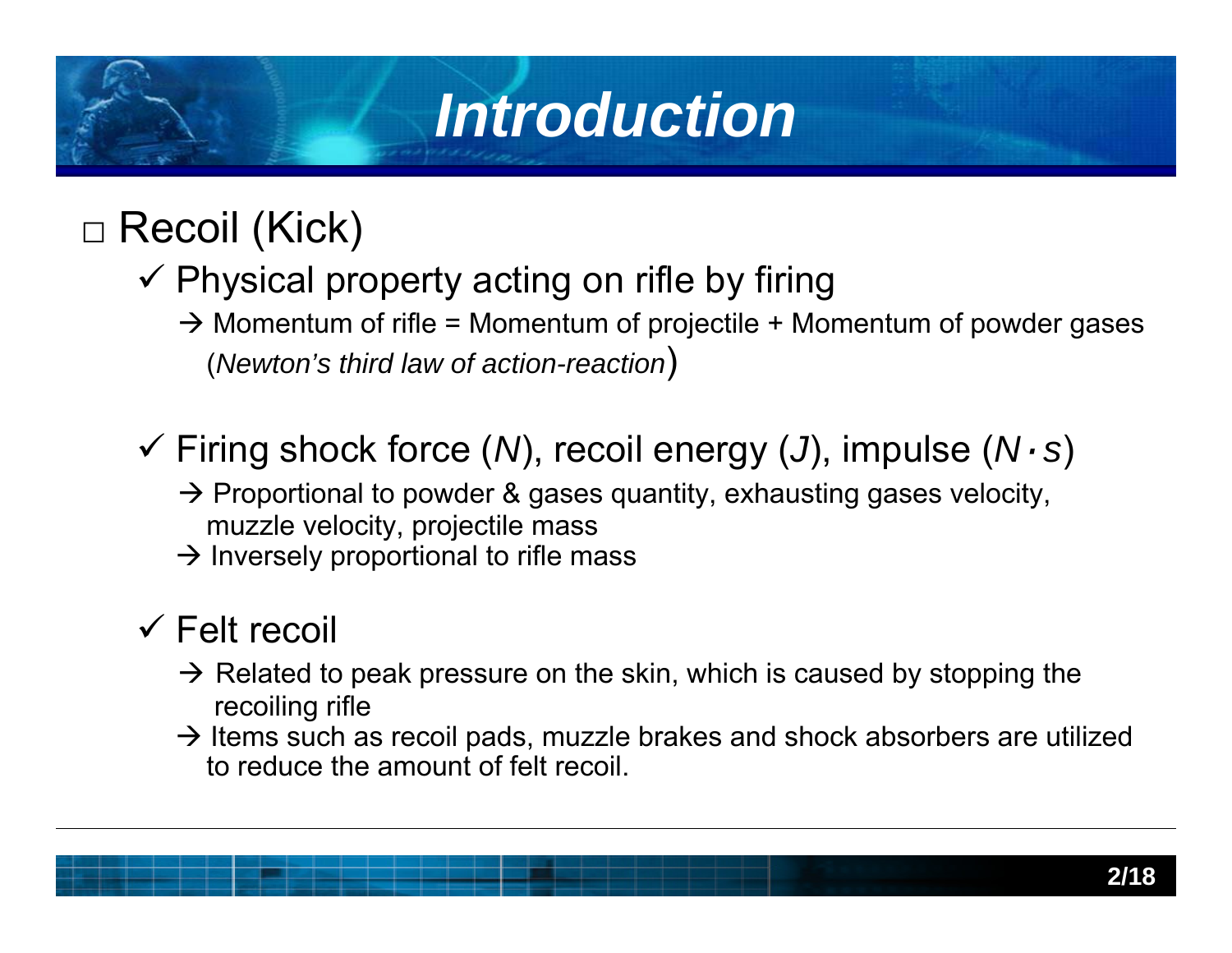## *Introduction*

#### □ Recoil Pad

- $\checkmark$  Protect shooters from shock and vibration caused by firing.
- $\checkmark$  Minimize recoil transmitted to shooters, which allows them to operate longtime with comfort.
- $\checkmark$  Help shooters to aim at the target and fire precisely.



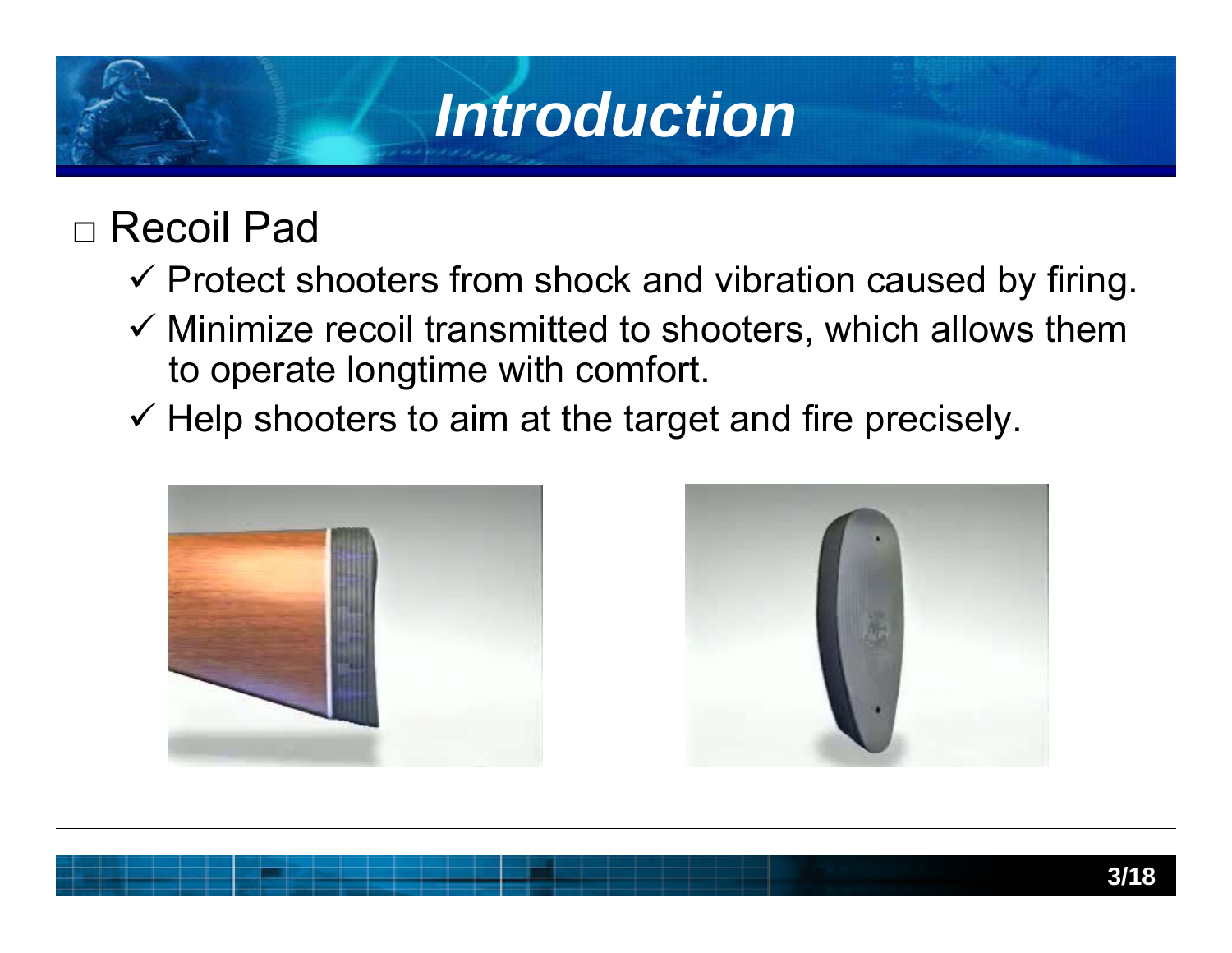### *Research Background*

#### $\Box$  Experimental Prototype of New Rifle

- $\checkmark$  Shoulder-fired dual barrel weapon system which consists of 5.56 mm and 20 mm caliber barrels
- $\checkmark$  However, firing a 20 mm ammunition produces high recoil.  $\rightarrow$  negative impact on the shooting performance
- $\checkmark$  To reduce the total weight, recoil pad is used to reduce the high recoil of the weapon so that the soldier can fire the 20 mm ammunition precisely at the target without hesitation.

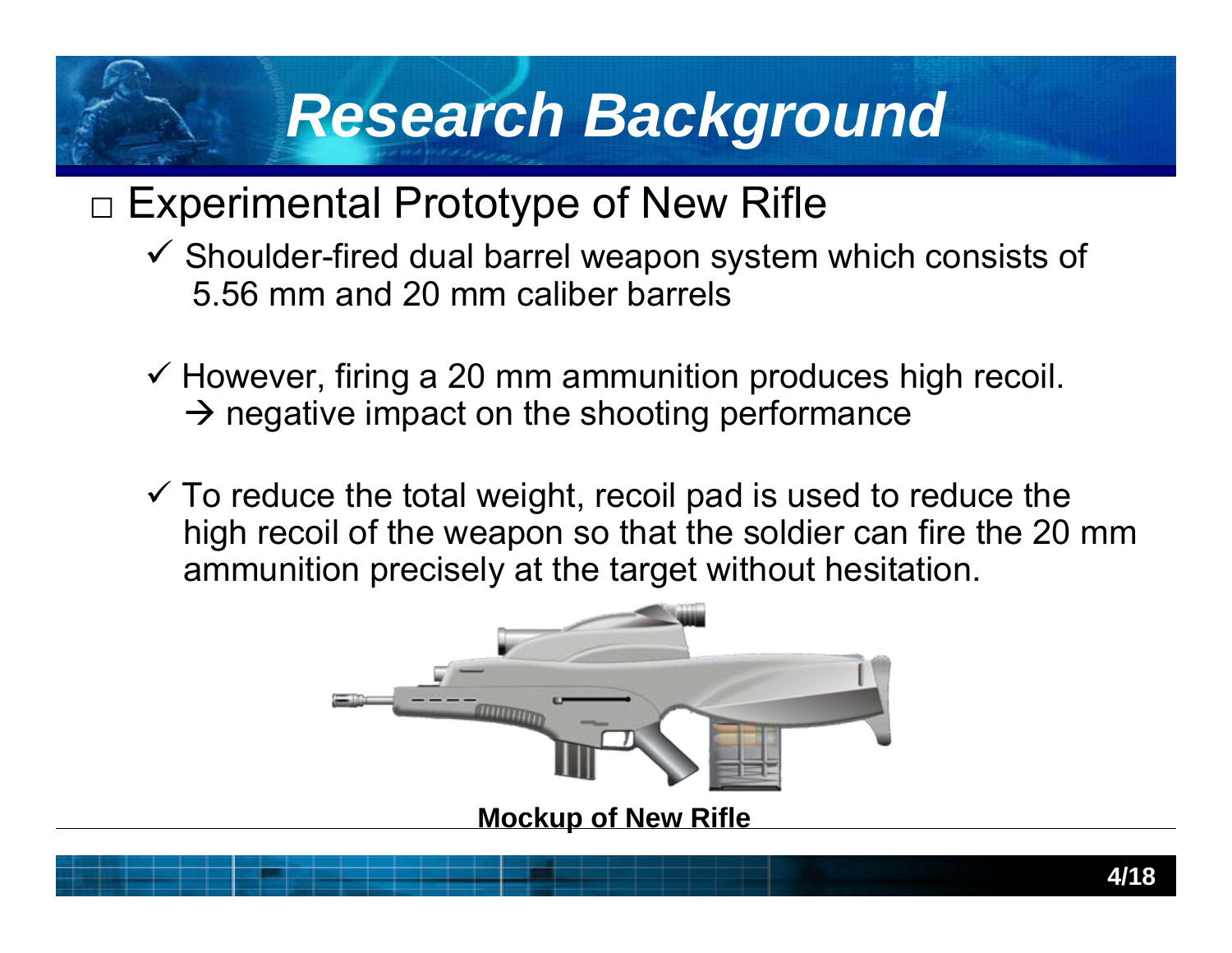

#### $\Box$  Test and evaluation of the performance of recoil pads

- $\checkmark$  Criterion : recoil-related firing shock force
- $\checkmark$  Design variable : material property (hardness)

#### $\Box$  Development of experimental setup for recoil pads

 $\checkmark$  How to measure firing shock force, transmitted through the buttstock and recoil pad, while the rifle being fired on the sliding gun mount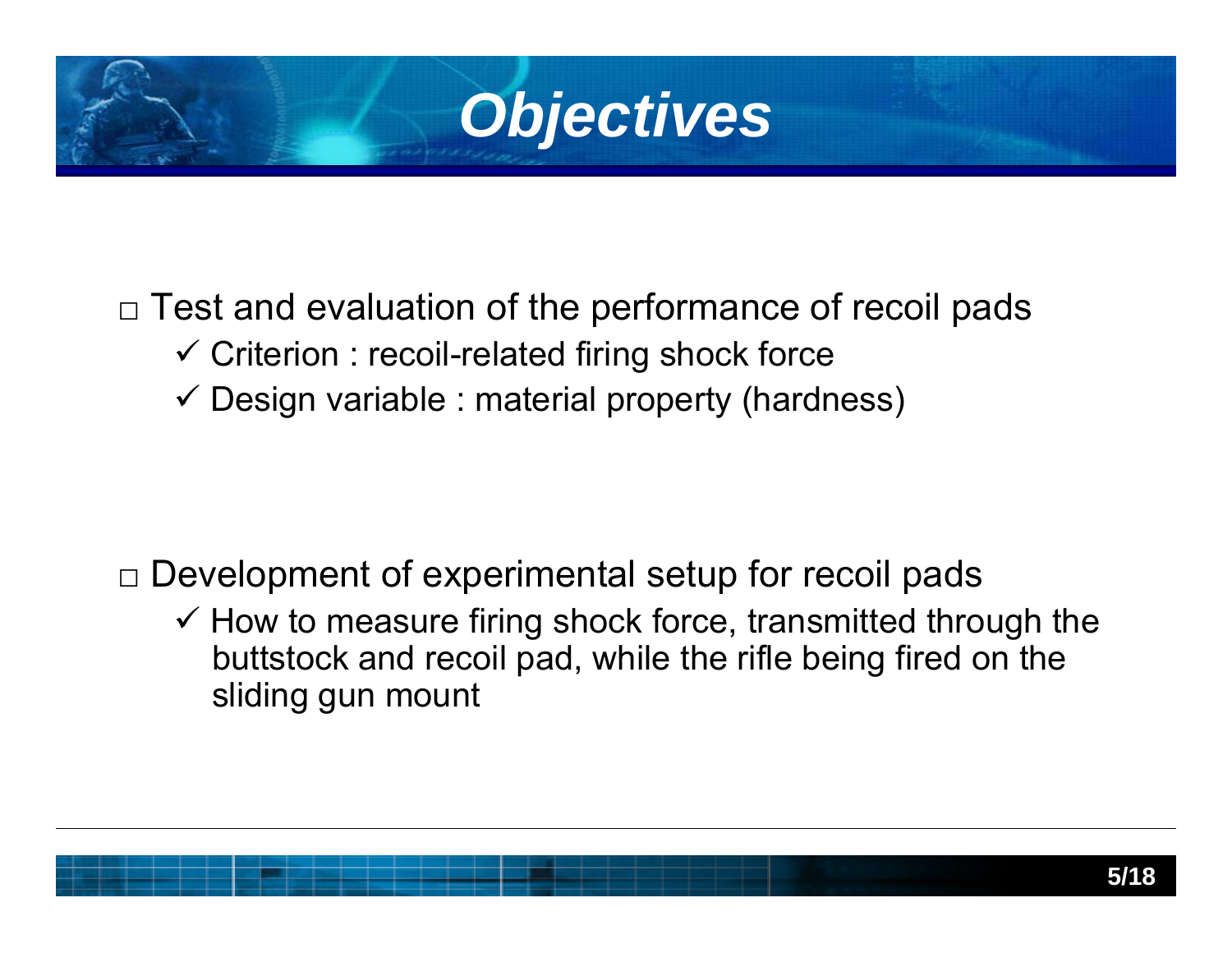# **Shape of Recoil Pad to be Tested**



**3D ProE Model Recoil Pad**

**3 LDC**9 **Designed and manufactured to be fit for the contour of shoulder area on which the rifle is rested.**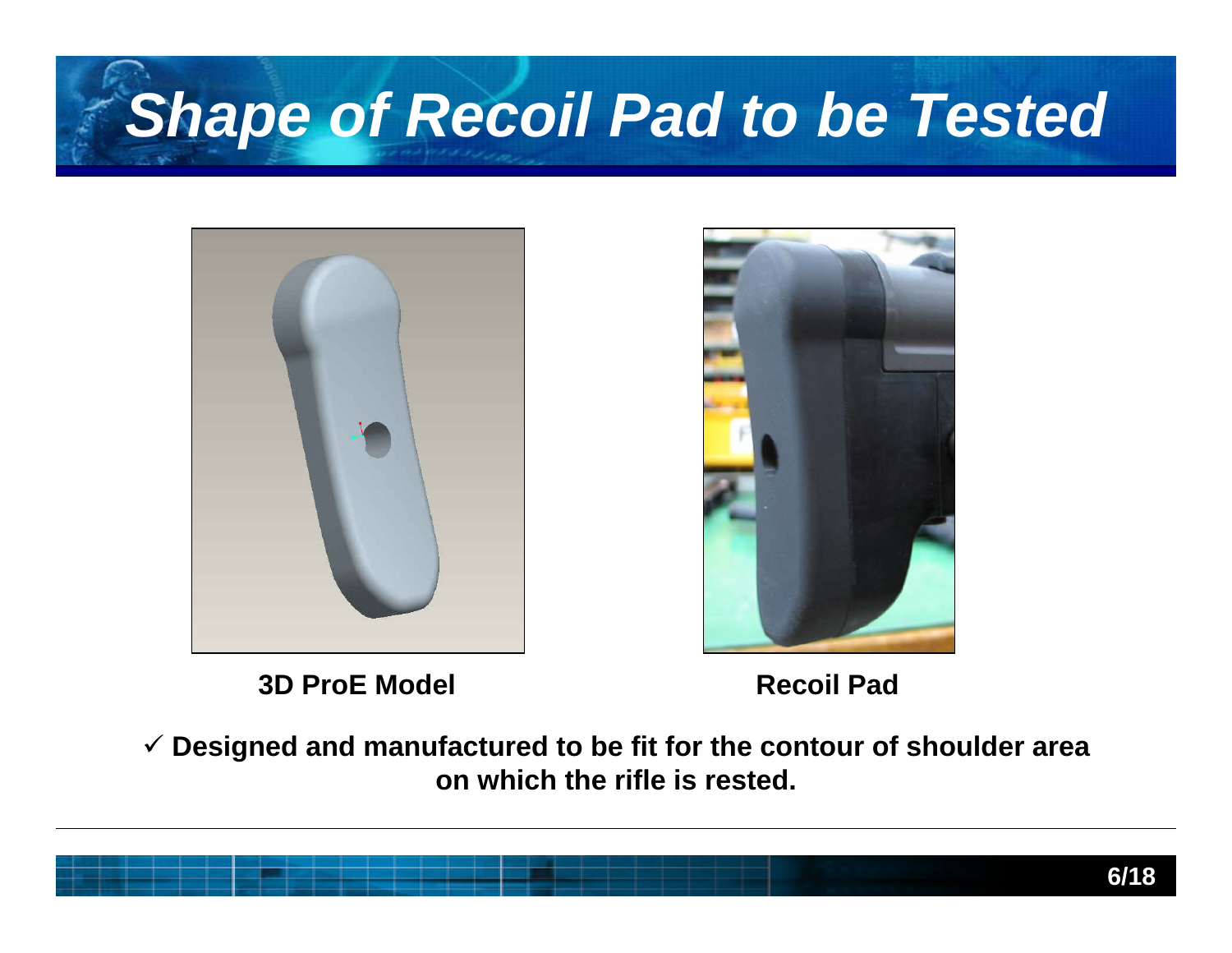# *Impulse-Recoil Measurement*

#### $\Box$  TOP 3-2-826 (kinetic tests for small arms)

 $\checkmark$  Measuring the impulse (*I*) and recoil energy (*E*) of smallcaliber weapon by means of ballistic pendulum



**4 Supports – 6 Wires System**





Intrinsic recoil-related values of rifle (irrespective of recoil pad)

**3 LDC** : The performance of recoil pad can not be evaluated by ballistic pendulum.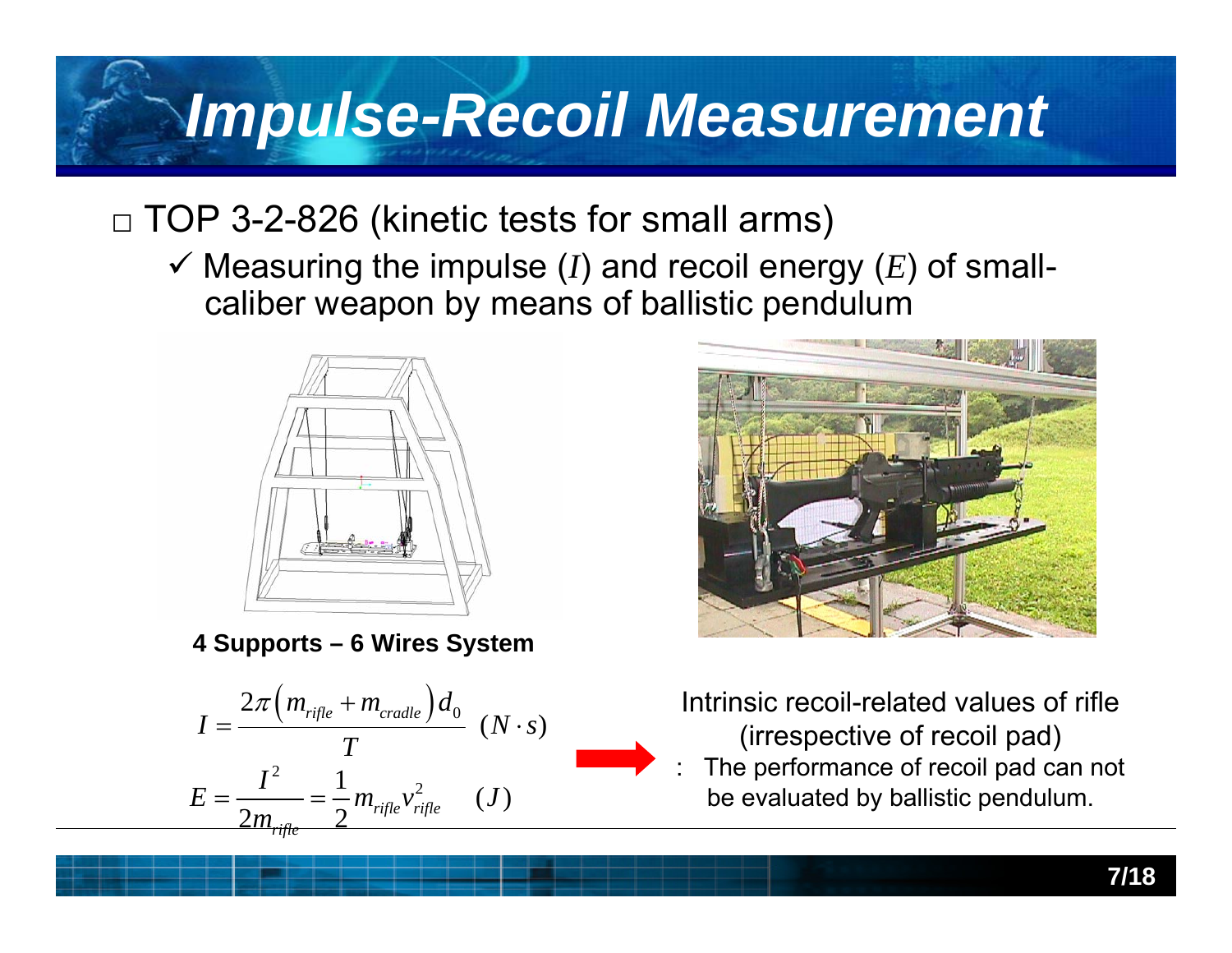### *Experimental Setup with Recoil Pad*



9 **The rifle moves horizontally on the sliding gun mount.**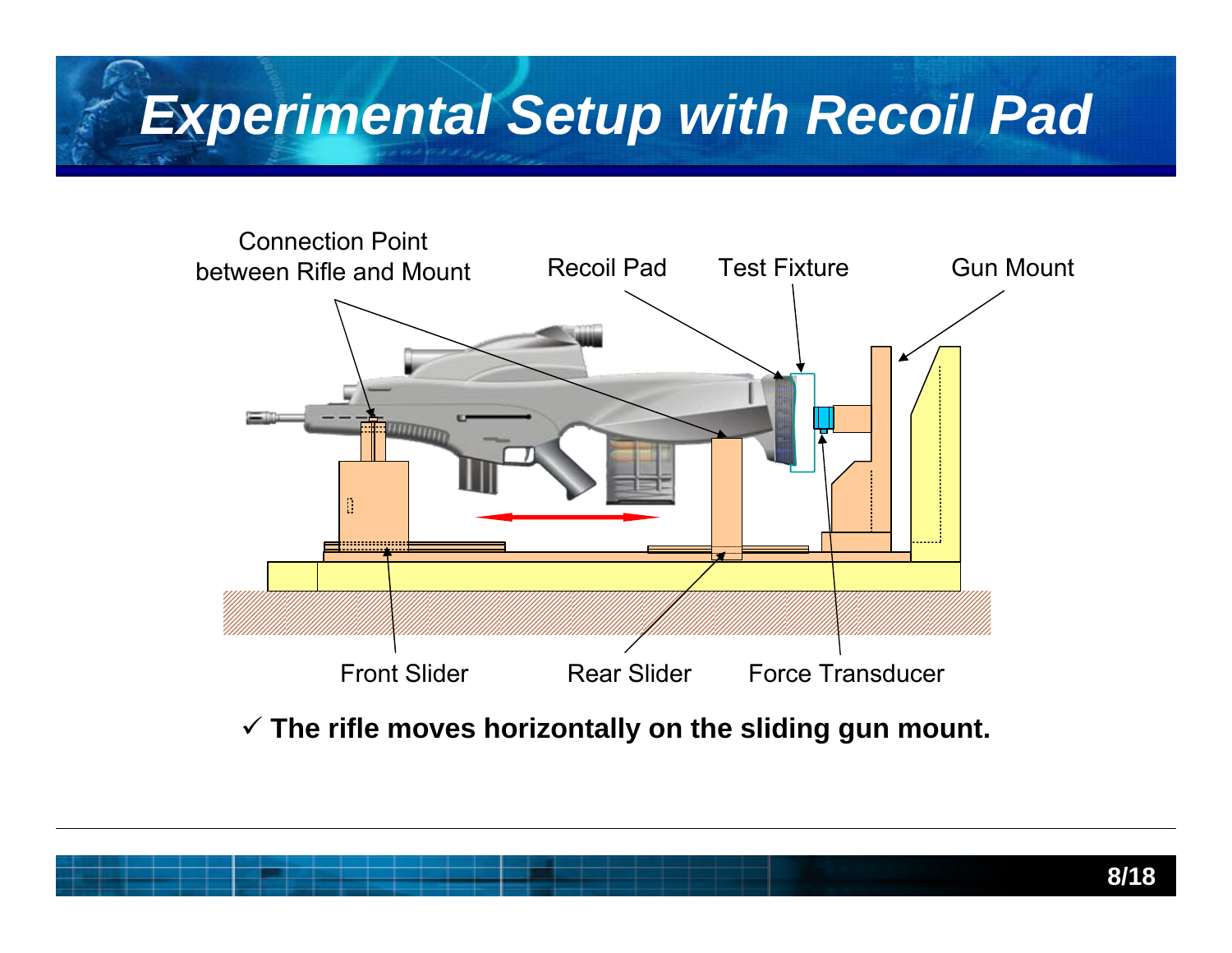#### *Experimental Setup with Recoil Pad*

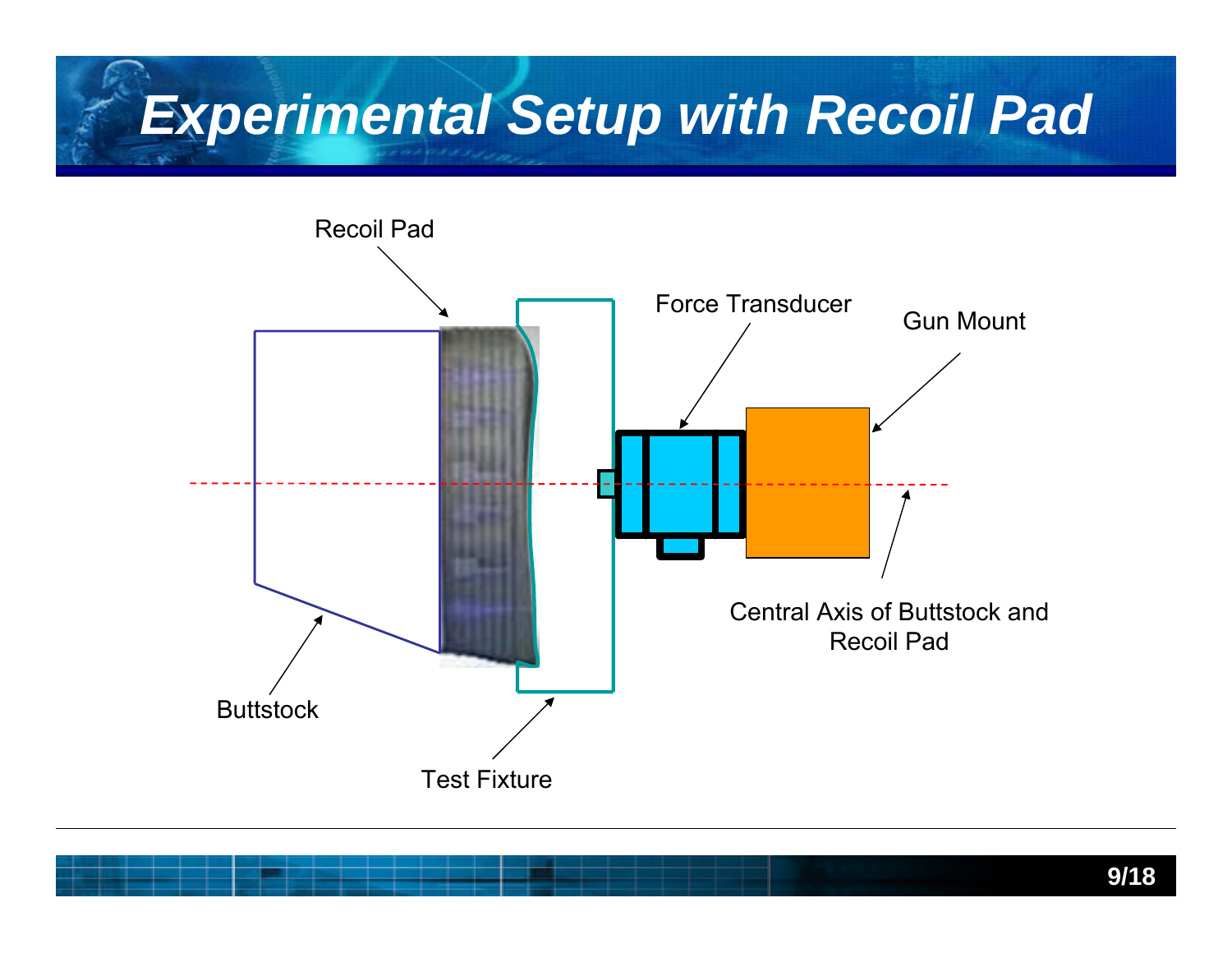### *Experimental Setup without Recoil Pad*



#### 9 **The rifle moves horizontally on the sliding gun mount.**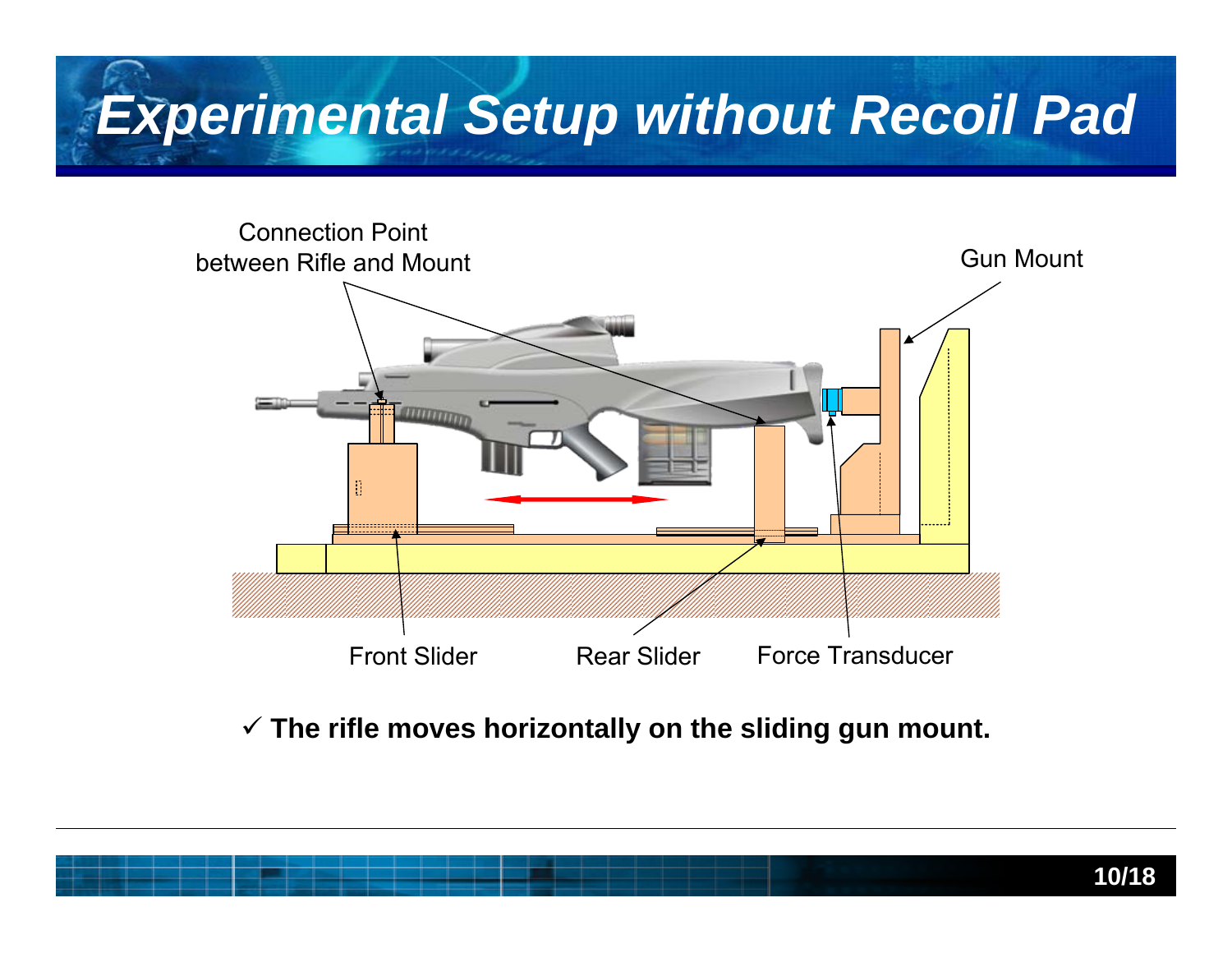#### *Experimental Setup without Recoil Pad*

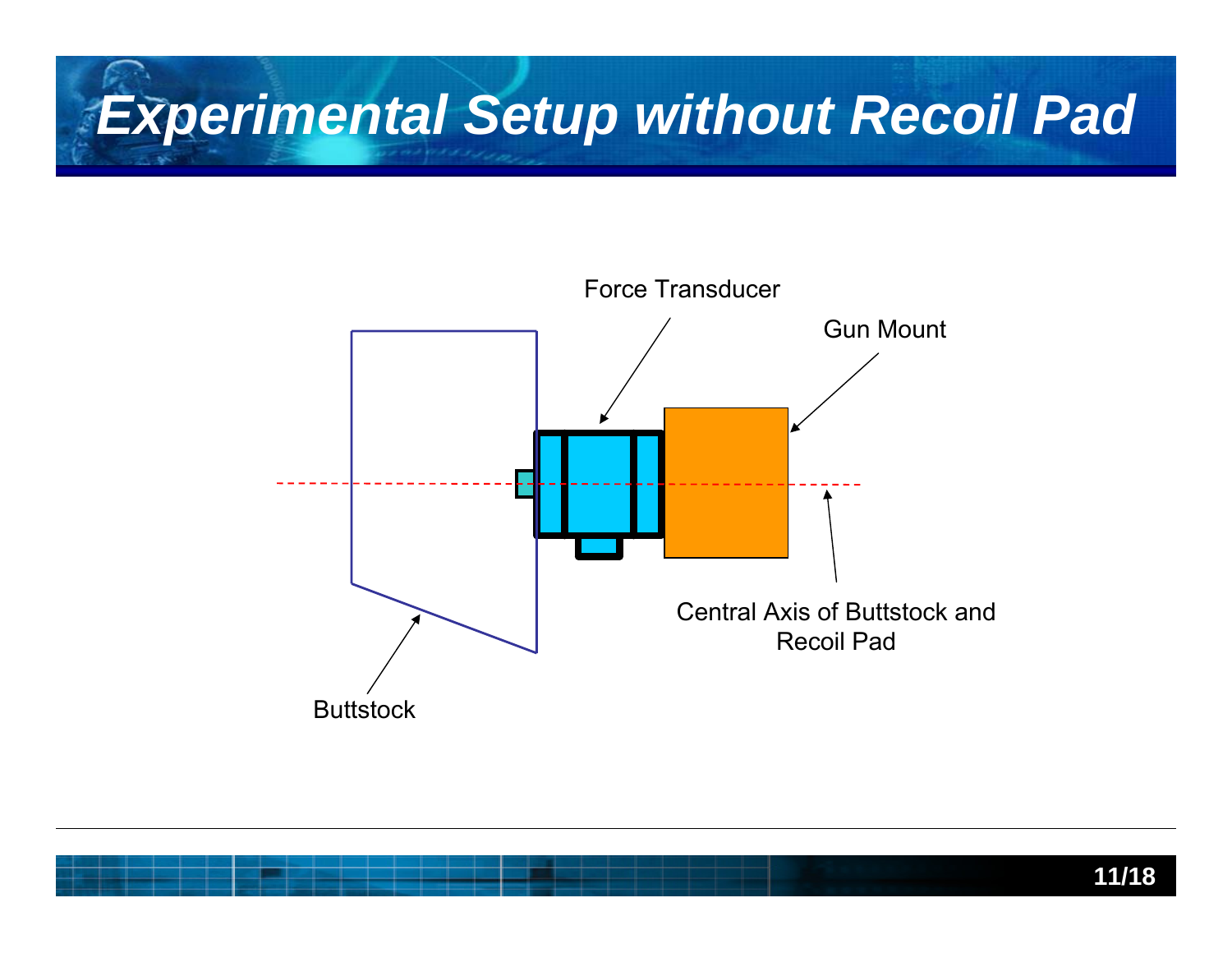### *Experimental Setup*



#### **Experimental Prototype on the Sliding Gun Mount**



**With Recoil Pad**



**Without Recoil Pad**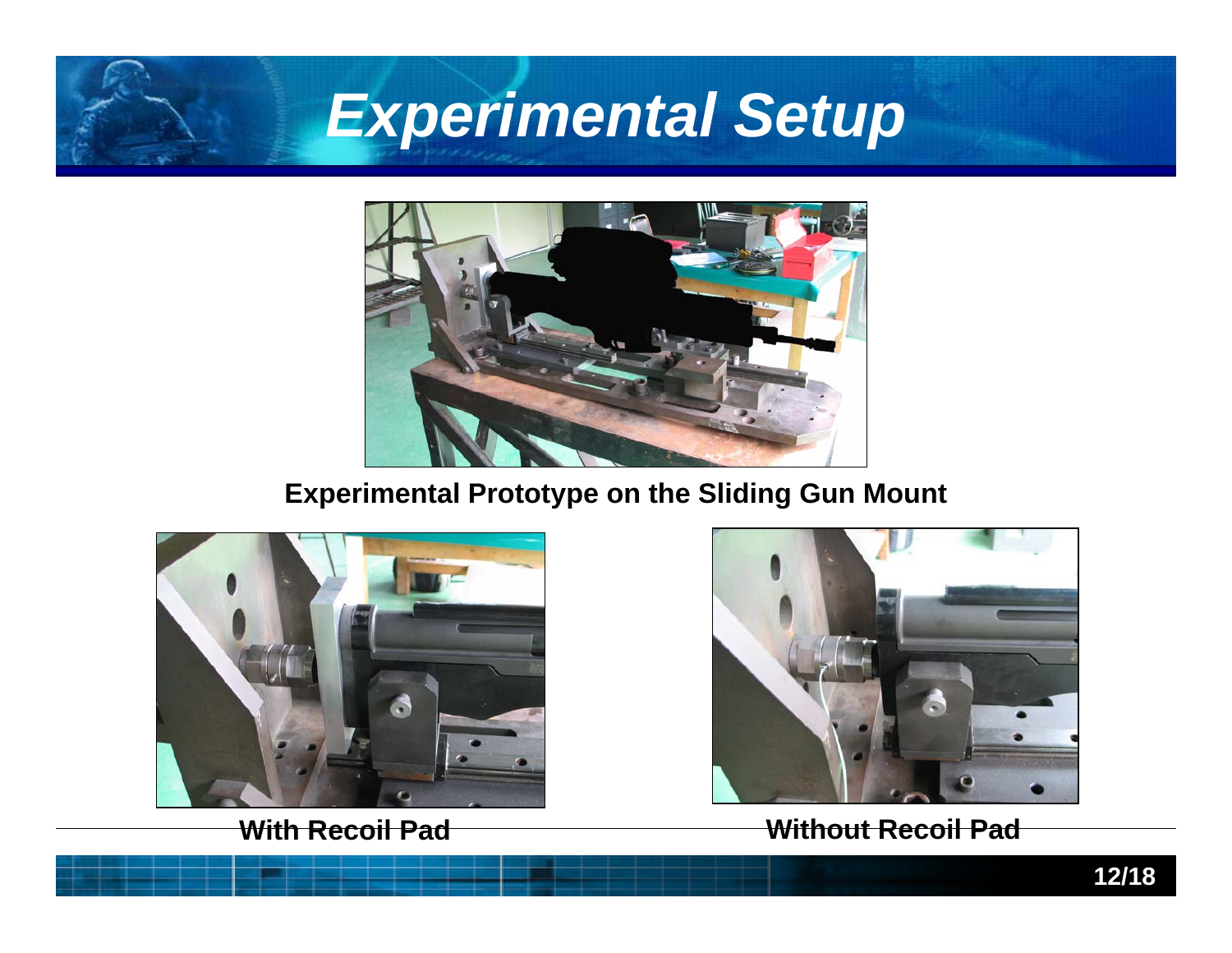### *Experimental Setup*

**Test Fixture** Inner curved Outer curved



- 9 **Material of test fixture : Aluminium**
- **<u>Matched with the outer curved surface of recoil pad by using NC machine</u>** 9 **The inner curved surface of test fixture was manufactured to be perfectly and 3D contour data from 3D ProE model of recoil pad.**

surface

surface

 $\rightarrow$  The pressure, exerted by the recoil force, is distributed evenly on the **whole contact surface.**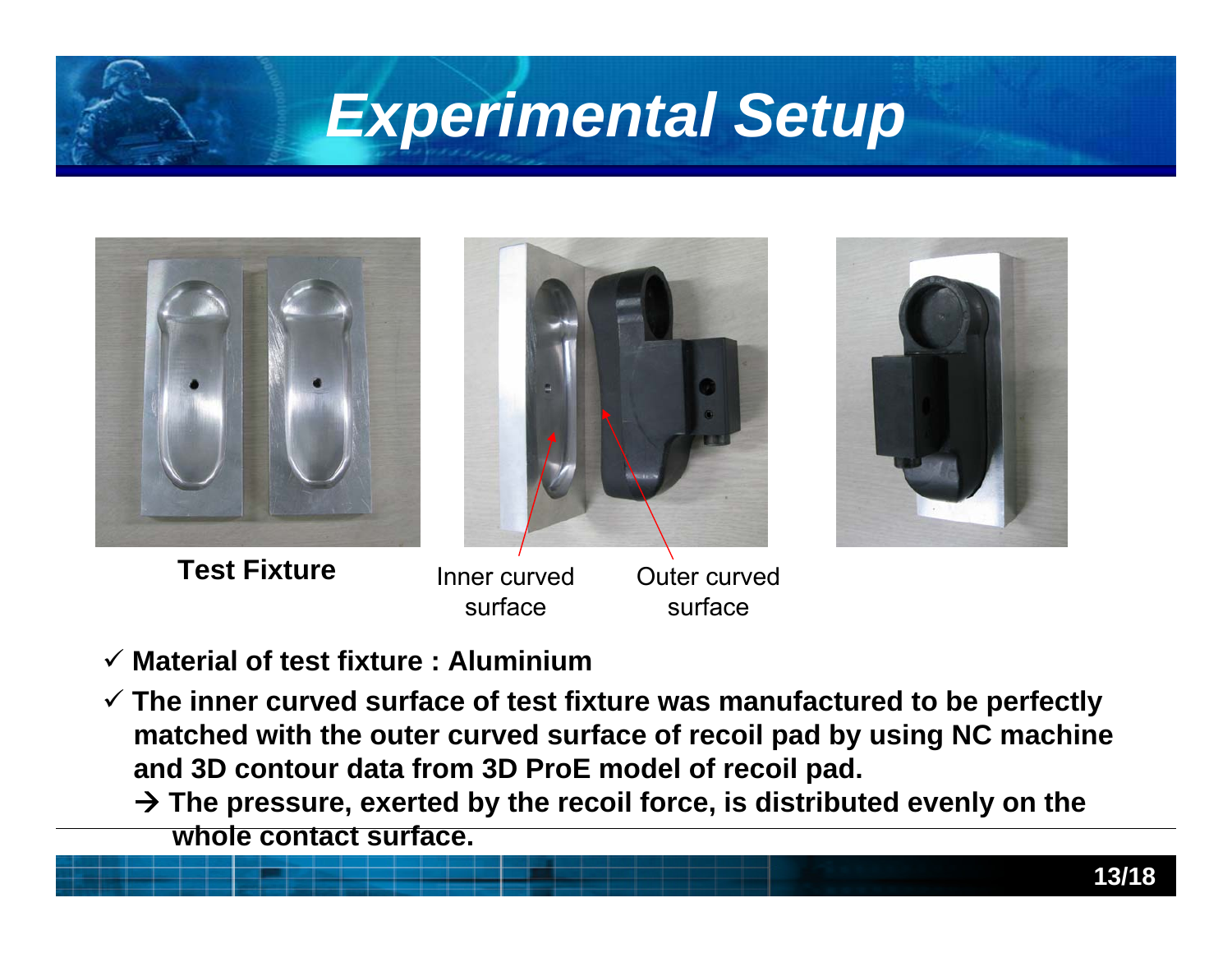### *Experimental Results without Recoil Pad*



**3 LDC** 9 **Peak shock force of firing 20 mm ammunition is around 6.5 times higher than that of firing 5.56 mm ammunition.**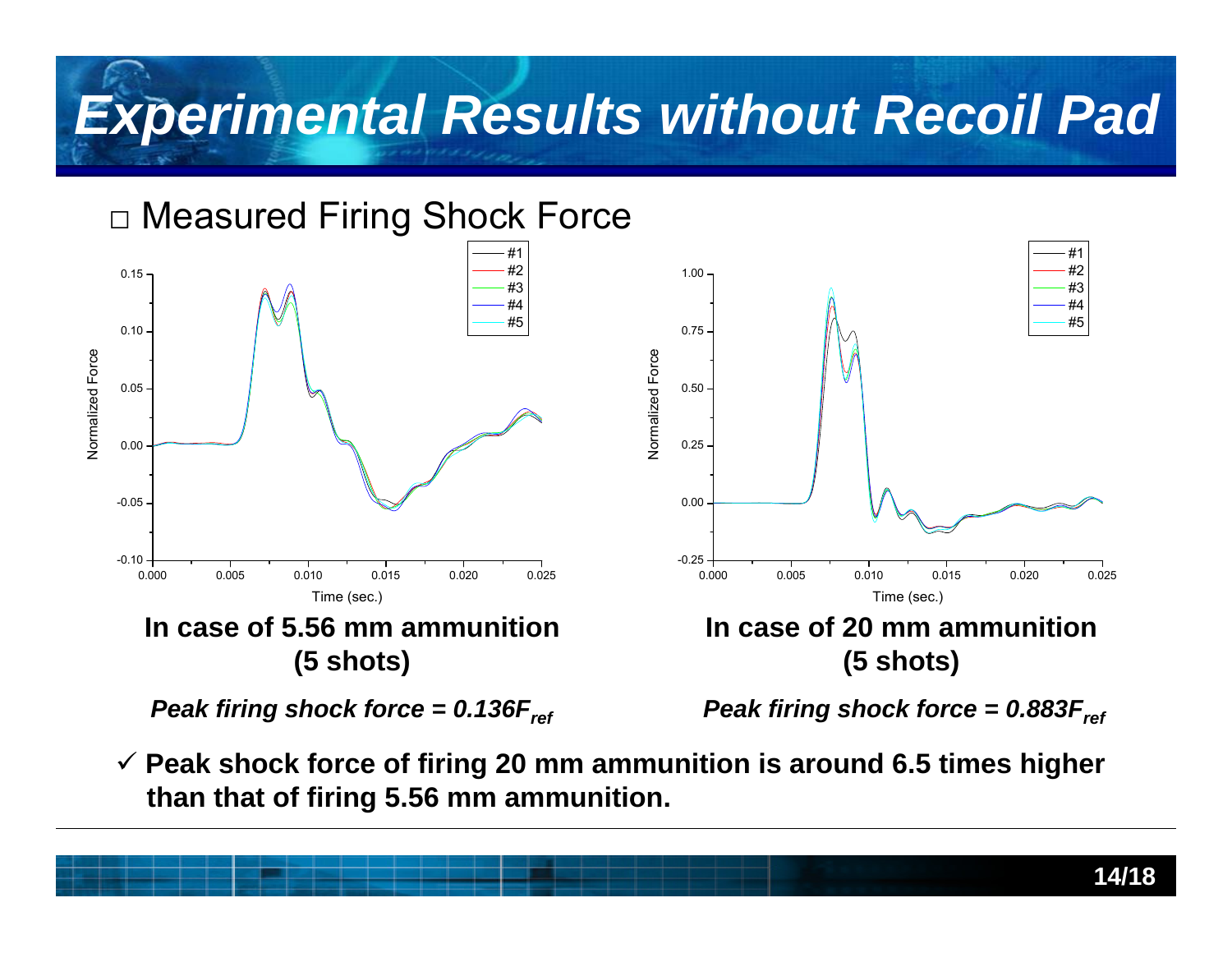### *Experimental Results with Recoil Pad*



**In case of 5.56 mm ammunition**

**In case of 20 mm ammunition**

#### **Peak Firing Shock Force ( x Fref)**

| <b>Material</b><br>(Hardness) | <b>SR</b><br>(Hardness 18) | <b>CR</b><br>(Hardness 24) | <b>CR</b><br>(Hardness 30) | <b>CR</b><br>(Hardness 50) | <b>CR</b><br>(Hardness 80) | Without<br><b>Recoil Pad</b> |
|-------------------------------|----------------------------|----------------------------|----------------------------|----------------------------|----------------------------|------------------------------|
| $5.56$ mm                     | 0.068                      | 0.081                      | 0.090                      | 0.101                      | 0.121                      | 0.136                        |
| $20 \text{ mm}$               | 0.588                      | 0.645                      | 0.689                      | 0.715                      | 0.778                      | 0.883                        |

*\* SR : Silicone Rubber, CR : Polychloroprene*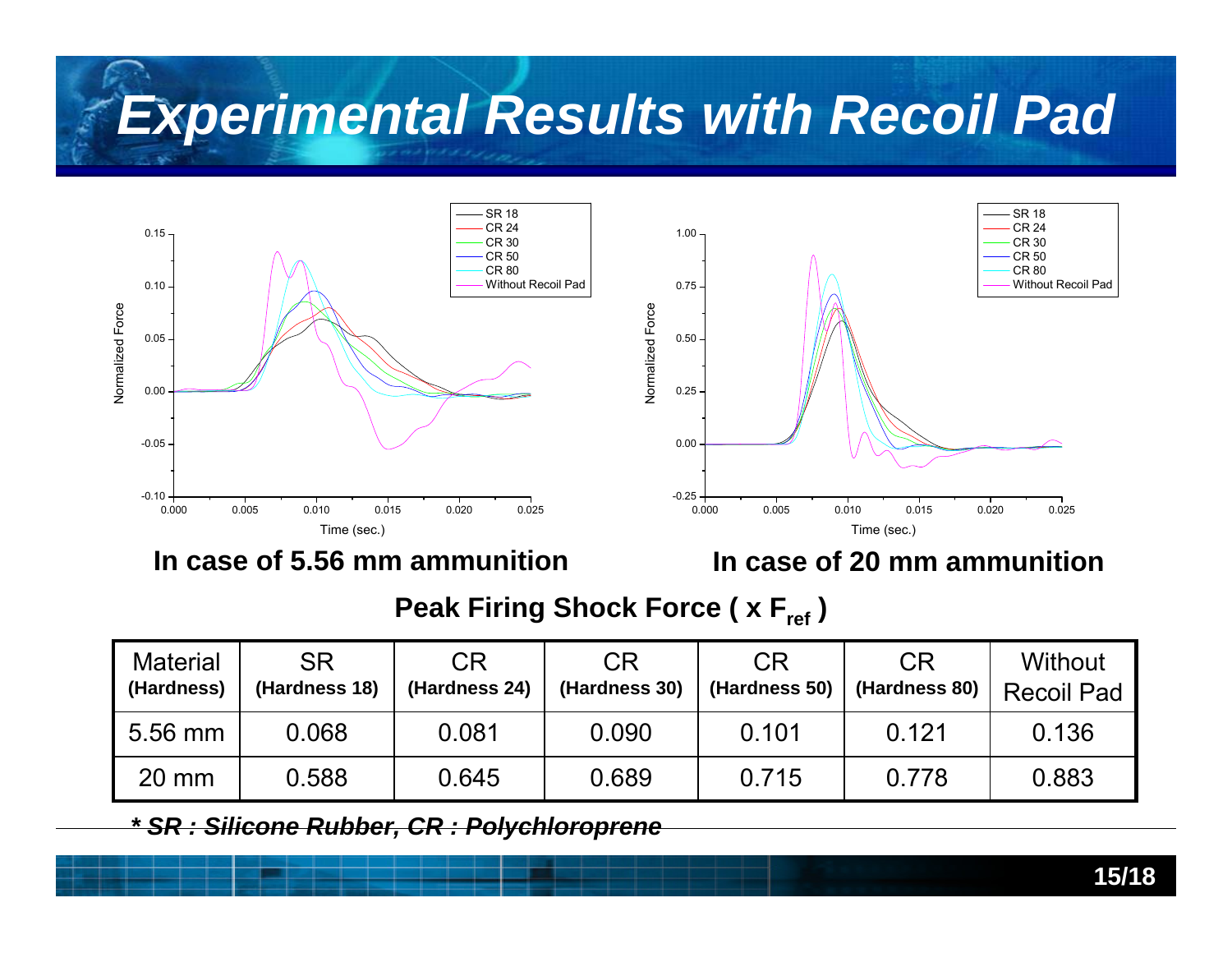### *Experimental Results with Recoil Pad*

#### □ Motion of Recoil Pad by High Speed Camera



#### **In case of 5.56 mm ammunition**



#### **In case of 20 mm ammunition**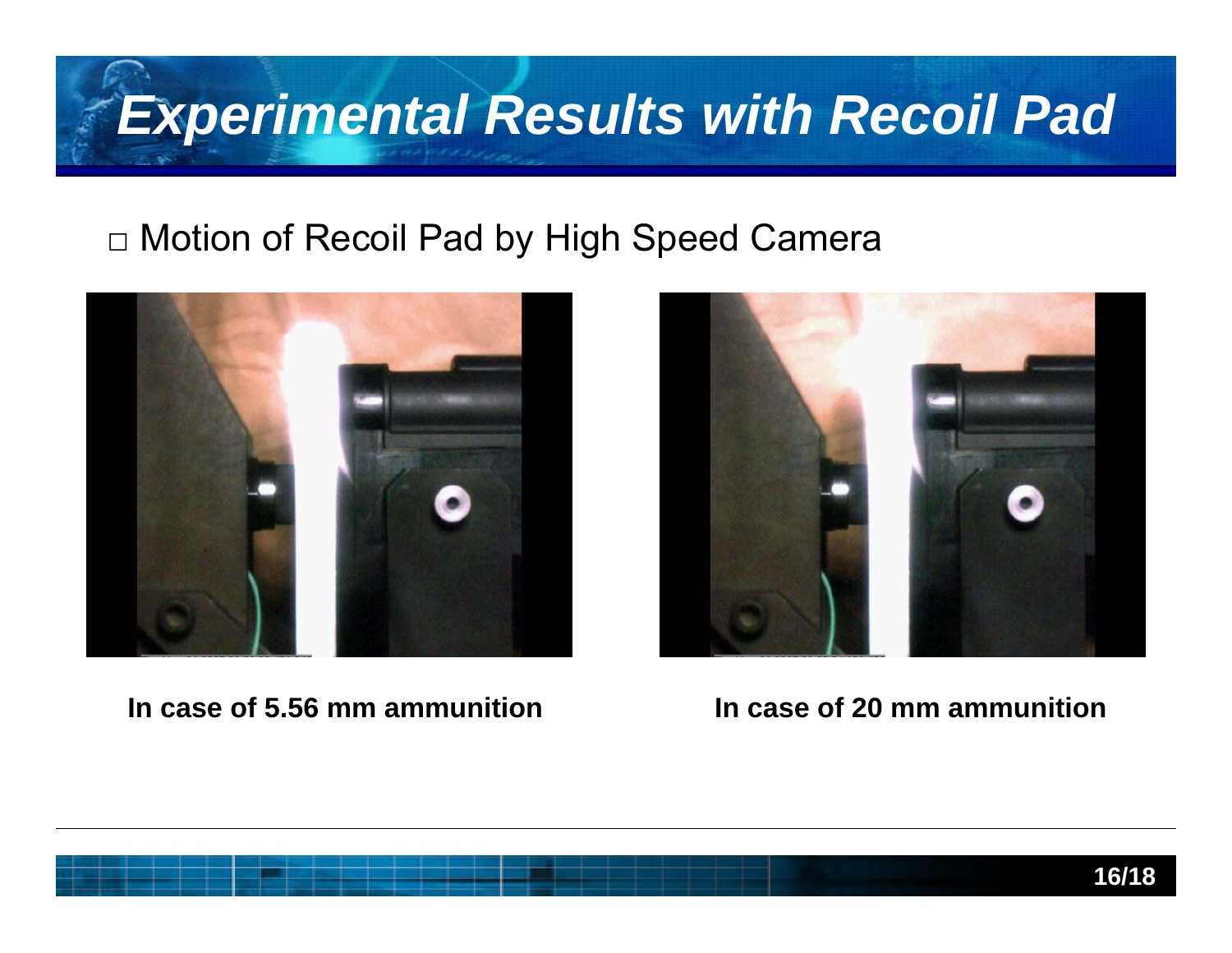# *Summary*

□ Effect of the Hardness of Recoil Pad

- $\checkmark$  The performance of reducing firing shock force was increased as the hardness of the recoil pad was lowered.
- $\checkmark$  In case of SR(hardness 18), the peak firing shock force was reduced by 50% in case of 5.56 mm ammunition and 33% in case of 20 mm ammunition, respectively.

- $\Box$  Experimental Setup to Evaluate the Performance of Recoil Pads
	- $\checkmark$  It can be referred for the test and evaluation of recoil pads which will be attached to shoulder-fired weapon systems with high recoil, developed in the future.